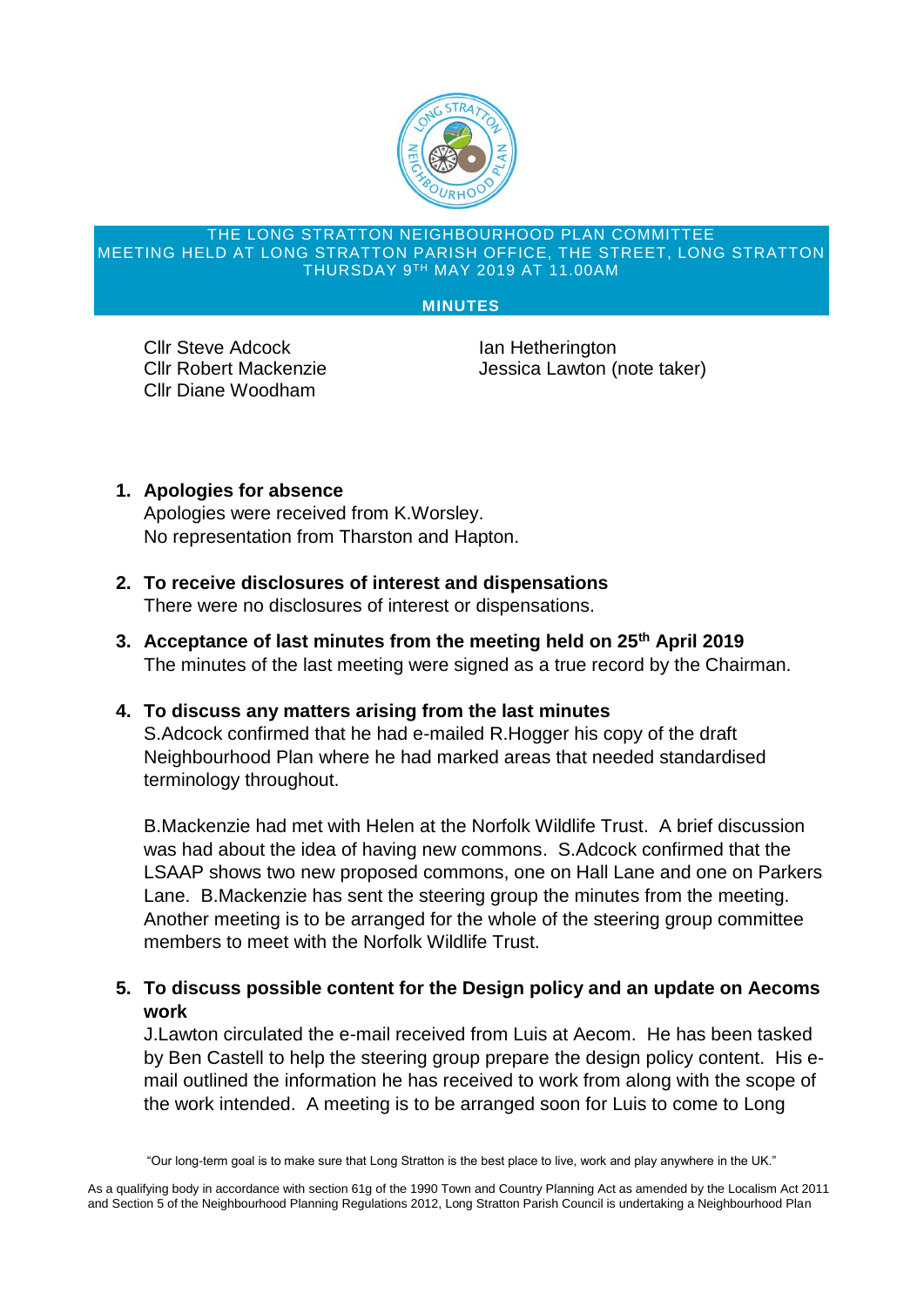Stratton where the group will put forward the public's comments on the design and to discuss it further.

- **●** J.Lawton to arrange a date for the meeting
- All committee members to look through the public's responses in preparation

# **6. To discuss policy GI16**

A discussion was had regarding policy GI16 – Delivering additional open space provision and improved recreation facilities in Long Stratton. The committee members agreed that this provision would need to be located on both sides of the 'existing' A140. The amount of open space provision was queried. S.Adcock confirmed that the LSAAP states that South Norfolk Council currently use open space standards as set out in the 'Recreational Open Space Requirements for Residential Areas' document published in December 1994 to calculate open space requirements for new developments. It says, 'it has been calculated that the allocation of 1,800 houses to the south, south-east and north-west of Long Stratton would need to provide up to 3 hectares of children's play space and 7.4 hectares of older children/adult open space.'

I.Hetherington told the group the South Norfolk District Councils website shows an updated version of the document used. The group are to look into this further.

- B.Mackenzie is to go through the public consultation responses to see what can be added to this policy
- B.Mackenzie is to arrange another meeting with the Norfolk Wildlife Trust and the whole committee
- **7. To discuss and decide on the criteria for a 'close connection to Long Stratton' (ref 5.1.14)**

The committee members agreed that the definition used to describe 'a 'close connection to Long Stratton' was correct.

### **8. To discuss and decide on the protection of open spaces**

It was agreed that this agenda item had been discussed in item 6 and it is due to be discussed further.

**9. To discuss Norfolk Wildlife Trusts feedback and to arrange a meeting if requested**

It was agreed that this agenda item has been discussed also.

### **10.To discuss the community aspirations section**

J.Lawton informed the committee that herself and B.Buck are meeting to prepare this item.

"Our long-term goal is to make sure that Long Stratton is the best place to live, work and play anywhere in the UK."